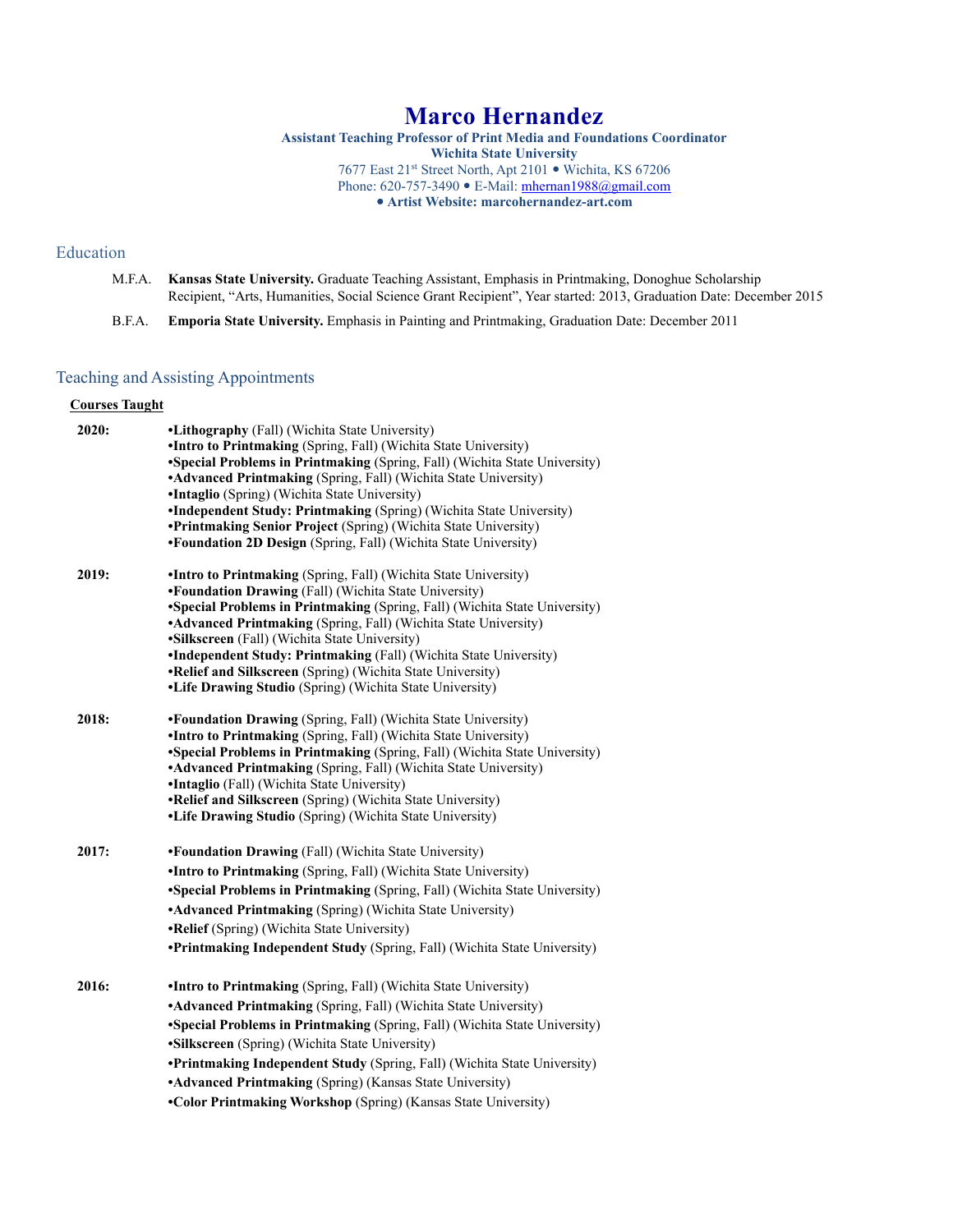| 2013-2015:              | <b>•Printmaking 1</b> (Spring, Fall) (Kansas State University)              |
|-------------------------|-----------------------------------------------------------------------------|
| 2014:                   | <b>•Drawing 1</b> (Fall) (Kansas State University)                          |
| 2013-2014:              | <b>•Art for Elementary Schools</b> (Spring, Fall) (Kansas State University) |
| <b>Courses Assisted</b> |                                                                             |
| 2015:                   | •Advanced Color Print Workshop (Fall) (Kansas State University)             |
| 2013:                   | <b>•Printmaking 1</b> (Spring) (Kansas State University)                    |
|                         | <b>•Drawing 1</b> (Spring) (Kansas State University)                        |

**•2D Design** (Fall) (Kansas State University)

#### **Exhibitions**

#### **International and National**

**2020: • "8th International Juried Print Exhibition"** New Grounds Remarque Print Workshop, Albuquerque, NM **• "Stand Up Prints: A National Curated Print Exhibition"** Highpoint Center for Printmaking, Minneapolis, MN Juror: Ellen Y. Tani **• "Children's Crusade: Printmaking Exhibition" -**Bell Library Gallery, Texas A&M University-Corpus Christi, TX **-**Gallery 129, Wensook Kim Center for Visual Art, Illinois State University, Normal, IL **• "Authentic Marks 3rd International Printmaking Exhibition"** Dubai Design District Building 3, Dubai, UAE **• "Brand 48: Annual National Juried Exhibition of Works on Paper"** Brand Library & Art Center, Glendale, CA Juror: Dan McCleary **• "EXPO 39th National Juried Exhibition"** BJ Spoke Gallery, Huntington, NY Juror: Lina Kavaliunas **• "8th National Juried Exhibition"** Morgan Conservatory Gallery, Morgan Art of Papermaking Conservatory and Educational Foundation, Cleveland, OH Juror: Theresa Bembnister and Aimee Lee **• "33rd Annual McNeese Works on Paper Exhibition"** Grand Gallery, McNeese State University, Lake Charles, LA Juror: Eleanor Heartney **• "Americas 2020: Paperworks"** Northwest Art Center National Exhibition, Walter Piehl Gallery, Minot State University, Minot, ND Juror: Christina Z. Anderson **• "Printmaking Plus"** D'Art Gallery, Denver, CO Juror: Mark Lunning **2019: • "The Latin American Fine Art Competition"** Agora Gallery, New York, NY **• "Contested Spaces: 2019 Harnett Biennial of American Prints"** Modlin Center for the Arts, Joel and Lila Harnett Museum of Art, University of Richmond Museums, Richmond, VA Juror: Carmen Hermo **• "Solo Exhibition at The Bunker Center for the Arts"** One Gallery, Kansas City, MO **• "Cimarron National Works on Paper"** Oklahoma State University, Gardner Gallery of Art, Stillwater, OK Juror: Jodi Throckmorton **• "Ink Only 2"** University of Alabama Department of Art and Art History, Project Space, Birmingham, AL Juror: Hallie Ringle **• "CLIP: An International Exhibition of Works on Paper"** Charles Adams Studio Project, 5&J Gallery, Lubbock, TX Juror: Ghislaine Fremaux **• "Impresión: Competition + Show 2019"** Emerge Gallery, Coeur d'Alene, ID Juror: Reinaldo Gil Zambrano **• "Children's Crusade: Printmaking Exhibition"** Books and Brews, Kurt Vonnegut Museum and Library, Indianapolis, IN -Golden Stag Gallery, Kansas City, MO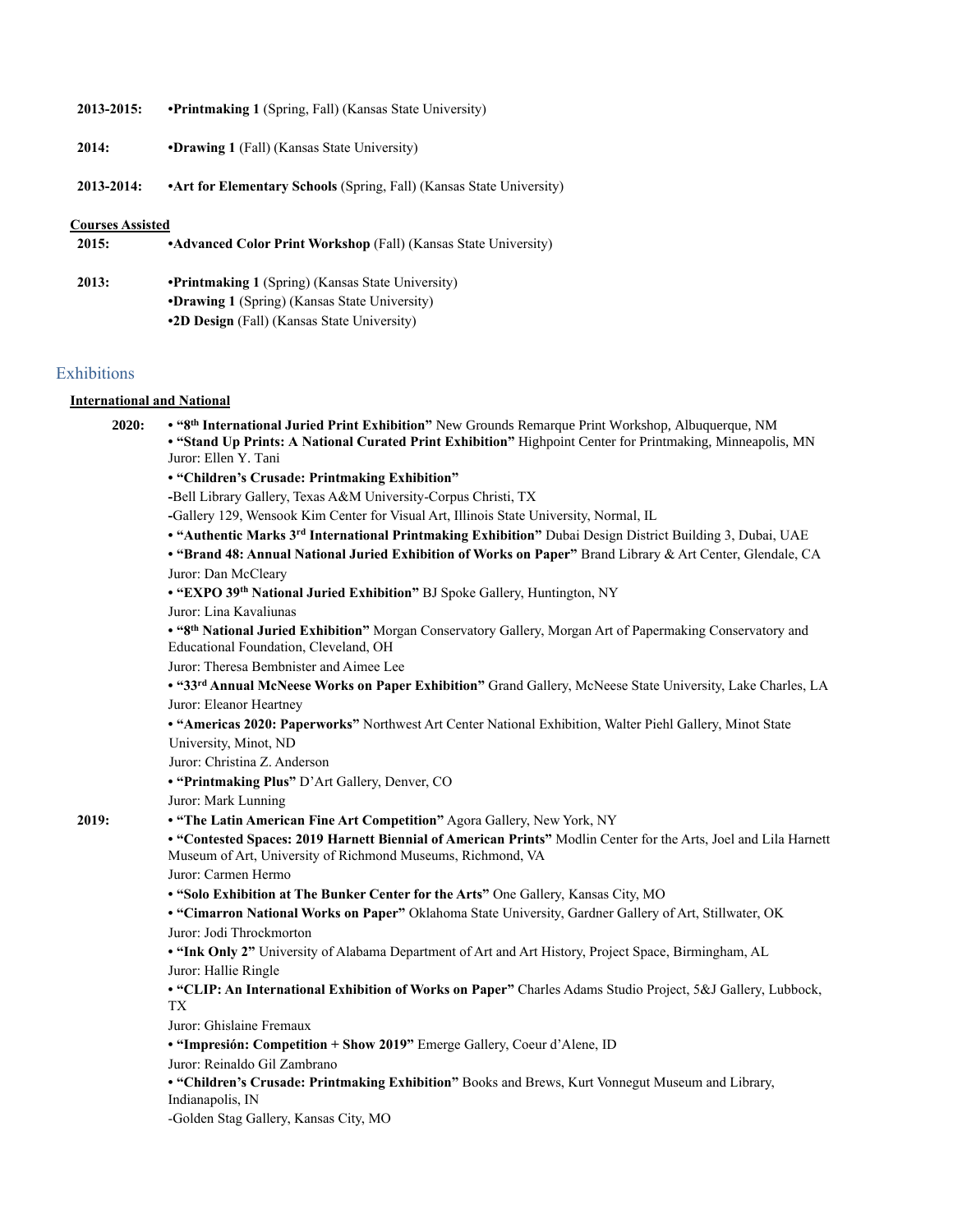-Glass Gallery, Lamar Dodd School of Art, University of Gerogia-Athens, Athens, GA -The Hub Gallery, College for Creative Studies, Detroit, MI -Print Space Gallery, Wichita State University, Wichita, KS **• "Mi Viaje y las Batallas, My Journey and the Battles"** Solo Art Exhibition, Washington Printmakers Gallery, Washington, DC **• "Webster Arts: Works on Paper"** Webster Arts Center, Webster Groves, MO Juror: Roxanne Phillips **• "Brand 47: Annual National Juried Exhibition of Works on Paper"** Brand Library & Art Center , Glendale, CA Juror: Alma Ruiz **• "NEXT 2019: A Biennial of Contemporary Print"** Sabine Street Studio, PrintMatters, Houston, TX Juror: Lyle Williams **• "NJC: Works on Paper 2019"** The Long Beach Island Foundation of the Arts and Sciences, Loveladies, NJ Juror: Dr. Louis Marchesano **• "Activate"** Main Art Gallery, The University of Texas at San Antonio, San Antonio TX Curator: Humberto Saenz **• "2019 Delta National Small Prints Exhibition"** Bradbury Art Museum, Arkansas State University, Jonesboro, AR Juror: Jose Diaz **• "32nd Annual McNeese Works on Paper Exhibition"** Grand Gallery, McNeese State University, Lake Charles, LA Juror: Stephanie Mitchell **• "37th Bradley International Print and Drawing Exhibition"** Heuser Art Gallery, Hartmann Gallery, Bradley University, Peoria, IL Juror: Janet Ballweg **2018: • "4th Annual Hand Pulled Prints: The Current Practice in Print Making"** Site: Brooklyn Gallery, Brooklyn, NY Juror: Jennifer Melby **• "Mextasis: Se Habla Arte Mexicano 2"** Olivie Ponce Space, Brooklyn, NY Jurors: Barbara Calderon, Ilaria Conti, Maria Garcia Sainz Creel, Diego Del Valle Rios, and Olivie Ponce **• "Southern Printmaking Biennale VIII International"** Visual Arts Gallery, University of North Georgia, Dahlonega, GA Juror: Aaron S. Coleman **• "2018 National Small Works Competition and Exhibition"** Washington Printmakers Gallery, Washington, DC Juror: Susan Goldman **• "The Printed Image 7"** Sabatini Gallery, Topeka, KS Juror: Melanie Yazzie **• "Frogman's Invitational 2018 Portfolio"** UNO Weber Fine Arts Gallery, University of Nebraska at Omaha, Omaha, NE Curator: Jeremy Menard **• "The Land of Milk and Honey Exchange Portfolio"** Portfolio Exhibition -2018 SGCI Conference, Bally's, Las Vegas, NV **• "Experiencing Veterans and Artist Collaboration Project"**  -Army Transportation Museum, Fort Eustis, VA -Luis Stokes Cleveland VA Medial Center, Cleveland, OH -Wolfe Gallery, Toledo OH -Rutherford B. Hayes Presidential Library and Museum, Fremont OH **• "Impressed 2018: Behind the Hedges"** Art Gym Denver, Denver, CO Juror: Craig Zammiello **• "31st Annual McNeese Works on Paper Exhibition"** Grand Gallery, McNeese State University, Lakes Charles, LA Juror: Benjamin Hickey **• "The Boston Printmakers North American Print Biennial"** Lunder Arts Center, Lesley University College of Art and Design, Boston, MA Juror: Judith Brodie **• "IMPRINT: Contemporary Printmaking"** Manifest Gallery, Cincinnati, OH

**• "60 Square Inches XIX Small Print Exhibition"** Fountain Gallery, Perdue University, Lafayette, IN

Juror: Monica Meler and Liz Erlewine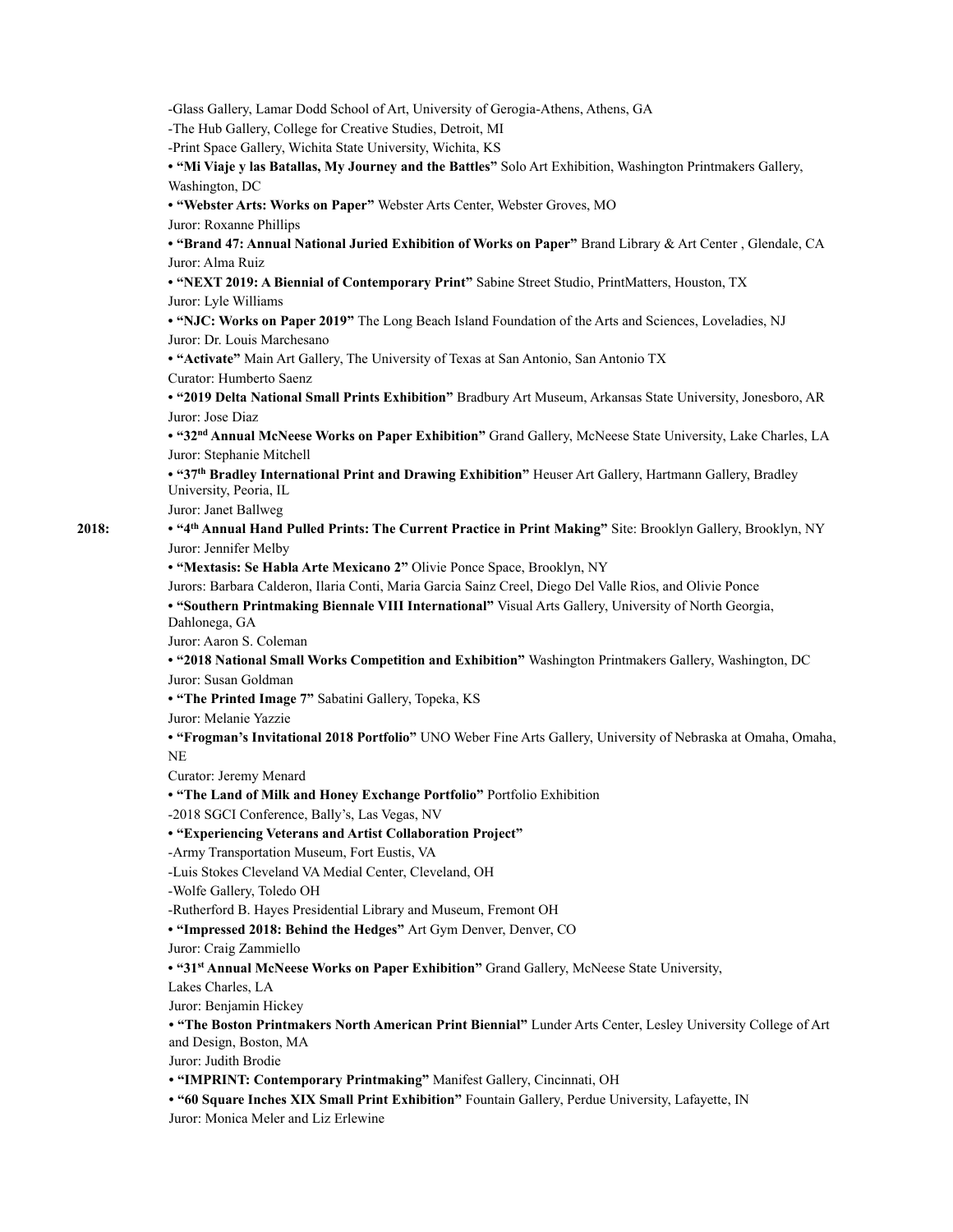**• "Edging Forward: New Prints 2018/Winter"** International Print Center New York, New York, NY Jurors: Miguel A. Aragon, Natasha Becker, Pepe Coronado, Bernard Lumpkin, Jennifer Melby, Mark Waskow **2017: • "Preservation" Portfolio Exchange**  -Lawrence Art Center, Lawrence, KS **• "Post-Digital Printmaking, Redefinition of Print"** International Printmaking Conference, The Eugeniusz Geppert Academy of Art and Design, Wroclaw, Poland **• "Americas 2017: All Media"** Northwest Art Center National Exhibition, Hartnett Hall Gallery, Minot State University, Minot, ND Juror: Greg Blair **• "Hot-N-Ready" Portfolio Exhibitions**  -2018- Mid America Printmaking Council Conference, University of Wyoming, Laramie, WY -Foster Art Gallery, Westminster College, New Wilmington, PA -A.D. Gallery, University of North Carolina at Pembroke, Pembroke, NC **• "PAPERWORKS 2017"** B.J. Spoke Gallery, Huntington, NY Juror: Akili Tommasino **• "American Dream"** K Space Contemporary Gallery, K Space Contemporary, Corpus Christi, TX Jurors: Jennifer Arnold, Scott Ellison, Gerald Lopez, Jimmy Pena, Greg Reuter, Tristan Schober, Ashley Thomas and Day Wheeler **• "2017 Printmaking National Exhibition"** Mark Arts, Mary R. Kock Arts Center, Wichita, KS Juror: Sarah Riley **• "Manifest's Annual Magnitude 7: 13th Annual Small Works Exhibition"** Manifest Gallery, Cincinnati, OH **• "NEXT 2017: A Biennial of Contemporary Print"** Nicole Longnecker Gallery, PrintMatters, Houston, TX Juror: Nancy Palmeri **• "30th Annual McNeese National Works on Paper Exhibition"** Grand Gallery, McNeese State University, Lakes Charles, LA Juror: Gia Hamilton **• "2017 Atlanta Print Biennial"** Kai Lin Art Gallery, Atlanta Printmakers Studio, Atlanta, GA Juror: Sydney A. Cross **• "Idols and Impossible Structures: New Prints 2017/Winter"** International Print Center New York, New York, NY Jurors: Noel W. Anderson, Anne Coffin, Caitlin Condell, Lucia Hierro, Martin Nash, Francoise de Saint Phalle **2016: • "The Printed Image6: Fifth Biennial Juried Graphics Exhibition"** Sabatini Gallery, Topeka, KS Juror: Stephen Goddard **• "3er Reelevos Australianos"** Invitational International Printmaking Tournament, Casa Municipal de Cultura, Zacatecas, Mexico • "*Regando el Maiz y el Nopal"* Solo Art Exhibition, Gordon B. Olson Gallery, North West Art Center, Minot State University, Minot, ND • **"Surgere"** Mid America Print Council Portfolio Exhibition, Hite Art Institute, Louisville, Kentucky • **"Americas 2016: All Media"** Northwest Art Center National Exhibition, Hartnett Hall Gallery, Minot State University, Minot, ND Juror: Kim Fink • **"Washington Printmakers Gallery: National Small Works 2016"** Washington Printmakers Gallery, Washington, DC Jurors: Susan Calloway and Christine Neptune • "**29th Annual McNeese National Works on Paper Exhibition"** Grand Gallery, McNeese State University, Lakes Charles, LA Juror: Brooke Davis Anderson • **"Idioms: Invitational Exchange Portfolio Exhibition"** Frogman's Printmaking Workshop Gallery Walk, Omaha, NE • "**2016 Delta National Small Prints Exhibition"** Bradbury Art Museum, Arkansas State University. Fowler Center, Jonesboro, AR Juror: Dennis Michael Jon • "**Sixty Square Inches: 18th North American Small Print Exhibition"** Purdue University Galleries,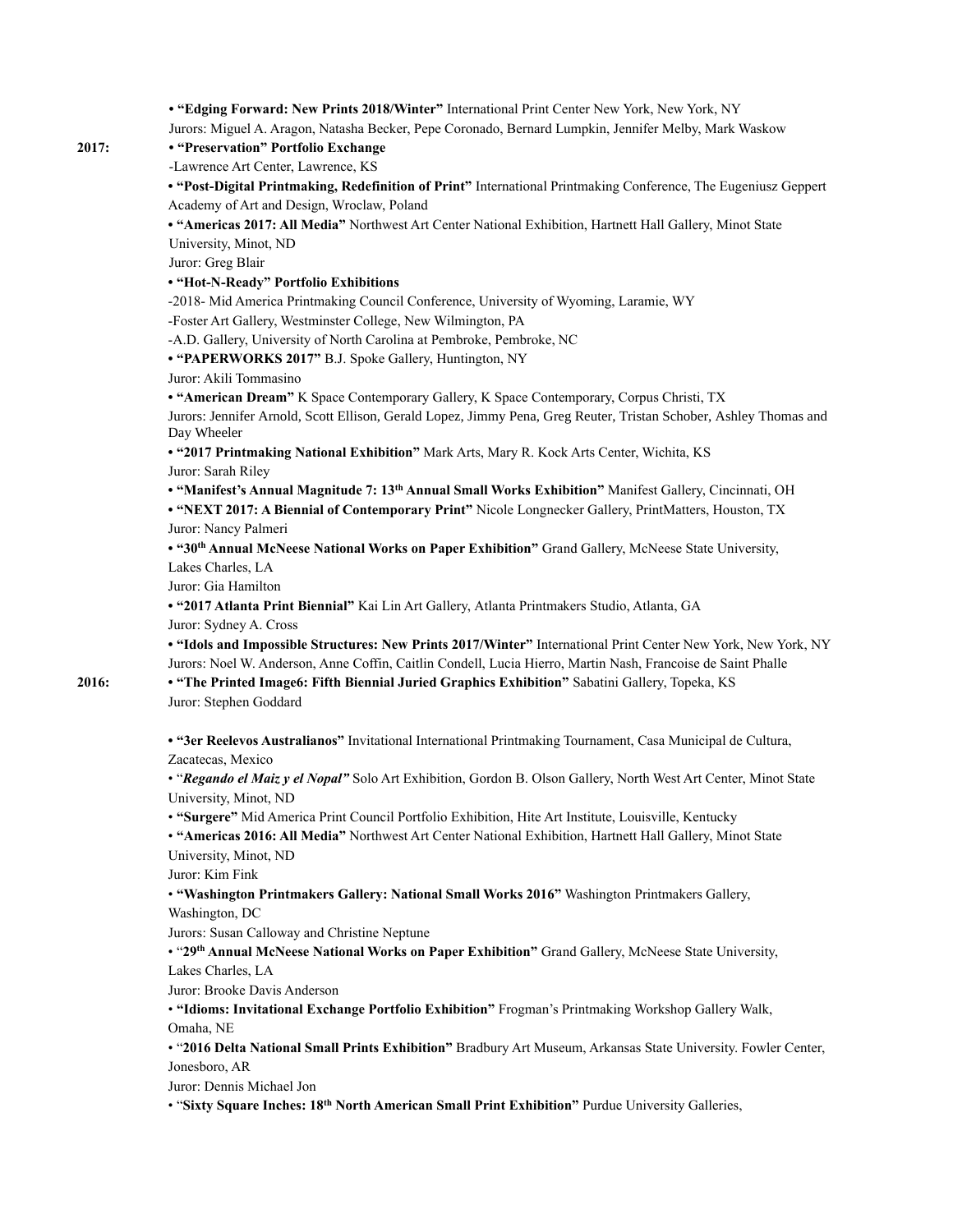|                 | Yue-Kong Pao Hall, West Lafayette, IN                                                                            |
|-----------------|------------------------------------------------------------------------------------------------------------------|
|                 | Juror: Kim Vito                                                                                                  |
| 2015:           | • "Idioms" Portfolio Exhibitions                                                                                 |
|                 | -Spark Box Studio, Picton, Ontario, Canada                                                                       |
|                 | -Ephemera Gallery, Des Moines, IA                                                                                |
|                 | . "VII Splitgraphic 2015" Splitgraphic International Graphic Art Biennia, Old City Hall, Split, Croatia          |
|                 | Jurors: Edvin Dragicevic, Ingrid Ledent, Dr. Lovorka Magas Bilandzic, Pavo Majic, and Richard Noyce              |
|                 | . "Americas 2015: All Media" Northwest Art Center National Exhibition, Hartnett Hall Gallery, Minot State        |
|                 | University, Minot, ND                                                                                            |
|                 | Juror: Richard Notkin                                                                                            |
|                 | • "Printers of Tomorrow" BLUEorange Contemporary Gallery, Houston, TX                                            |
|                 | Juror: Suzanne Manns                                                                                             |
|                 | • "100/100 La Toma de Zacatecas" Traveling Exhibition                                                            |
|                 | -Museo de Arte de Durango, Durango, Mexico                                                                       |
|                 | -Galeria El Nido, Toluca, Mexico                                                                                 |
|                 | -Casa Municipal de Cultura, Zacatecas, Mexico                                                                    |
|                 | -Instituto Potosino de Bellas Artes, San Luis Potosi, Mexico                                                     |
|                 | • "Dialogos E Interpretaciones 4" Traveling Exhibition                                                           |
|                 | -UNC Pembroke, Pembroke, NC                                                                                      |
|                 | -Universidad de Caldas, Palacio de Bellas Artes, Manizales, Colombia                                             |
|                 | -Whitman College, Walla Walla, WA                                                                                |
|                 | -CAS Gallery, University of Miami, College of Arts and Sciences, Miami, FL                                       |
|                 | • "SGC Portfolio Exchange Exhibition" The University of Tennessee, Knoxville, TN                                 |
|                 | . "Methods to Madness: Jason Scuilla and Pussycat Press" UWG Bobick Gallery, Carrollton, GA                      |
|                 | . "Americas 2015: Paperworks" Northwest Art Center National Exhibition, Hartnett Hall Gallery, Minot State       |
|                 | University, Minot, ND                                                                                            |
|                 | Juror: James Ehlers                                                                                              |
| 2014:           | • "TRASH" Portfolio Exhibitions                                                                                  |
|                 | -North Gallery at University of North Texas, Denton, TX                                                          |
|                 | -Foster Gallery at Louisiana State University, Baton Rouge, LA                                                   |
|                 | . "Lilliputians March" National Small Works Exhibition at Perdue University Galleries, Robert L. Ringel Gallery, |
|                 | Lafayette, IN                                                                                                    |
|                 | Juror: Mark Ruschman                                                                                             |
|                 | . "4th Annual Excellence in Printmaking" Washington Printmakers Gallery, Pyramid Atlantic Art Center, Silver     |
|                 | Spring, MD                                                                                                       |
|                 | Juror: Christopher With                                                                                          |
| 2013:           | . "New Prints/New Narratives: Summer 2013" International Print Center New York, New York, NY                     |
|                 | Juror: Andrew Raftery                                                                                            |
| 2012:           | • "Raw: Natural Born Artists: Solstice" Uptown Theater, Kansas City, MO                                          |
|                 | . "20/20 Vision, Fourth Edition" The Fire House Gallery, Louisville, GA                                          |
|                 | • "CALACAS: La Calaca Press International Pint Exchange" Traveling Exhibition                                    |
|                 | -Lauderhill Arts Center, Lauderhill, FL                                                                          |
|                 | -Expressions Graphics, Oak Park, IL                                                                              |
|                 | -Antigua Casa de los Leones, Granada, Nicaragua                                                                  |
|                 | -Art House Studios, McAllen, TX                                                                                  |
| 2010:           | . "The Printed Image3: Third Biennial Juried Graphics Exhibition" Sabatini Gallery, Topeka, KS                   |
|                 | Juror: Endi Poskovic                                                                                             |
| <b>Regional</b> |                                                                                                                  |
| 2020:           | • "Kansas Byways" Hays Arts Council, Hays, KS                                                                    |
|                 | • "Dialogue Reconstructed" Hutchinson Art Center, Hutchinson, KS                                                 |
|                 | • "528.0 Regional Juried Printmaking Exhibition" Upper and Theater Galleries, Arvada, CO                         |
|                 | Jurors: Brandon Gunn, Karen Kunc, and Collin Parson                                                              |
|                 | • "Kansas Scenic Byways Invitational Exhibition" Sandzen Gallery Lindsborg, KS                                   |
| 2019:           | . "XXII Faculty Biennial" Polk/Wilson Gallery, Ulrich Museum of Art, Wichita State University, Wichita, KS       |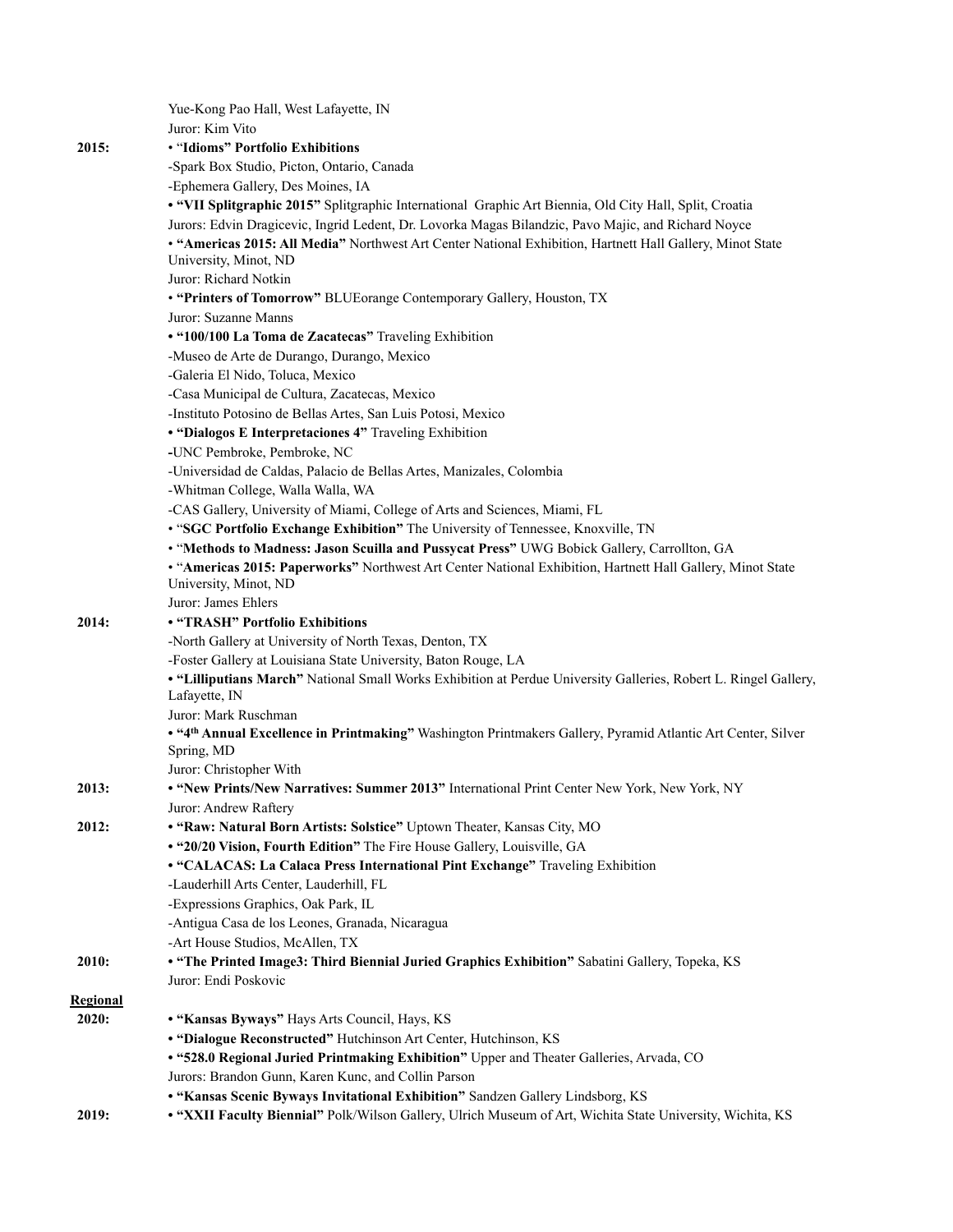| 2018: | • "Delineate: Prints of Ehlers, Hernandez, and Scuilla" Emporia Arts Council, Emporia, KS                                             |
|-------|---------------------------------------------------------------------------------------------------------------------------------------|
| 2017: | . "Solo Exhibition" Mingenback Art Gallery, Bethany College, Lindsborg, KS                                                            |
|       | . "XXI Faculty Biennial" School of Art, Design, and Creative Industries, Wichita State University, Ulrich Museum of                   |
|       | Art, Wichita, KS                                                                                                                      |
| 2016: | • "Hello, Neighbor" Recent Works by Kansas State University Graduate Students, Signs of Life Gallery,                                 |
|       | Lawrence, KS                                                                                                                          |
|       | • "Alchemy: Creating Fine Art Prints through Chemical Processes" Kansas State University, Big Basin Gallery,<br>Manhattan, KS         |
|       | Jurors: Jason Scuilla and Katrin Janik Bossmann,                                                                                      |
| 2015: | • "4th Annual Dia de los Muertos Topeka Juried Art Exhibition" Artsplace Gallery,                                                     |
|       | Jurors: Tina Fuentes and Norma Cantu, Topeka, KS                                                                                      |
|       | • "Beans Make You Art" Pussycat Press Exhibit, Arrow Coffee Co., Manhattan, KS                                                        |
|       | . "Recent Works" KSU Graduate Students Exhibition, Manhattan Arts Center, Manhattan, KS                                               |
| 2014: | • "Off the Grid" Graduate Student Exhibition, Washburn University, Andrew J. and Georgia Neese Gray Theater                           |
|       | Gallery, Topeka, KS                                                                                                                   |
|       | . "Pussycat Press" E.B. White Gallery, Butler Community College, El Dorado, KS                                                        |
|       | • "Making: Progress" Wefald Gallery, Beach Museum of Art                                                                              |
|       | Juror: Kat Griefen                                                                                                                    |
|       | . "Points in Space" Graduate Student Exhibition, William T. Kemper Art Gallery, Manhattan, KS                                         |
|       | • "6th Annual Excellence in Printmaking" William T. Kemper Art Gallery, Manhattan, KS                                                 |
|       | . "3rd Annual Dia de los Muertos Topeka Juried Art Show" NOTO Art center Gallery, Topeka, KS                                          |
|       | Jurors: Connie Gibbons and Jesus de la Rosa                                                                                           |
|       | · "James Ehlers Printmakers" James Ehlers Invitational Exhibition, Emporia Arts Center, Emporia, KS                                   |
| 2013: | · "Mis Desafios, Miedos, Batallas, y Triunfos" BFA Solo Exhibition, Gilson Memorial Gallery, Emporia State<br>University, Emporia, KS |
|       | • "Composite" FHHRP Art Show, K-State Alumni Ctr, Manhattan, KS                                                                       |

**• "Collective Input"** Graduate Student Exhibition, Mark A. Chapman Gallery, Manhattan, KS

### Printmaking Exchange Portfolios

| <b>International</b> |                                                                                                    |
|----------------------|----------------------------------------------------------------------------------------------------|
| 2015:                | • "Dialogos E Interpretaciones 4: International Print Exchange and Traveling Exhibition"           |
| 2014:                | • "100/100 "La Toma de Zacatecas."                                                                 |
| 2011:                | • "La Calaca Press Print Exchange"                                                                 |
| <b>National</b>      |                                                                                                    |
| 2020:                | • "Cuentos, Mitos, y Leyendas de America Latina y el Caribe" Curated by Reinaldo and Manuel Guerra |
| 2019:                | • "Children's Crusade: Printmaking Exhibition" Curated by Jolynn Reigeluth                         |
|                      | . "The X-Files: An Invitational Print Exchange" Curated by Eric Euler                              |
|                      | . "Chill Print Trade: Volume 3" Curated by Daniel Chiaccio                                         |
| 2018:                | • "Frogman's Invitational 2018 Portfolio" Curated by Jeremy Menard                                 |
| 2017:                | • "Preservation: Invitational Exchange Portfolio" Curated by Tressa Jones                          |
|                      | . "The Land of Milk and Honey Exchange Portfolio" Curated by Greg Stone                            |
|                      | • "Preservation: Invitational Exchange Portfolio" Curated by Tressa Jones                          |
|                      | • "Hot and Ready" Curated by Nathan Pietrykowsky and Robyn Wall                                    |
| 2016:                | • "Surgere" Curated by Wendi Valladares                                                            |
| 2015:                | • "Lagniappe Portfolio" Juried by Heather Bryant                                                   |
|                      | . "Idioms: Invitational Exchange Portfolio" Co-creator and curator                                 |
|                      | • "SGC (Southern Print Conference): Knoxville Exchange Portfolio"                                  |
| 2014:                | • "TRASH: Invitational Exchange Portfolio"                                                         |
|                      | • "SGC (Southern Print Conference): Milwaukee Exchange Portfolio"                                  |
| 2010:                | • "Hello Neighbor: Invitational Exchange Portfolio"                                                |
|                      |                                                                                                    |

### Awards

**Art**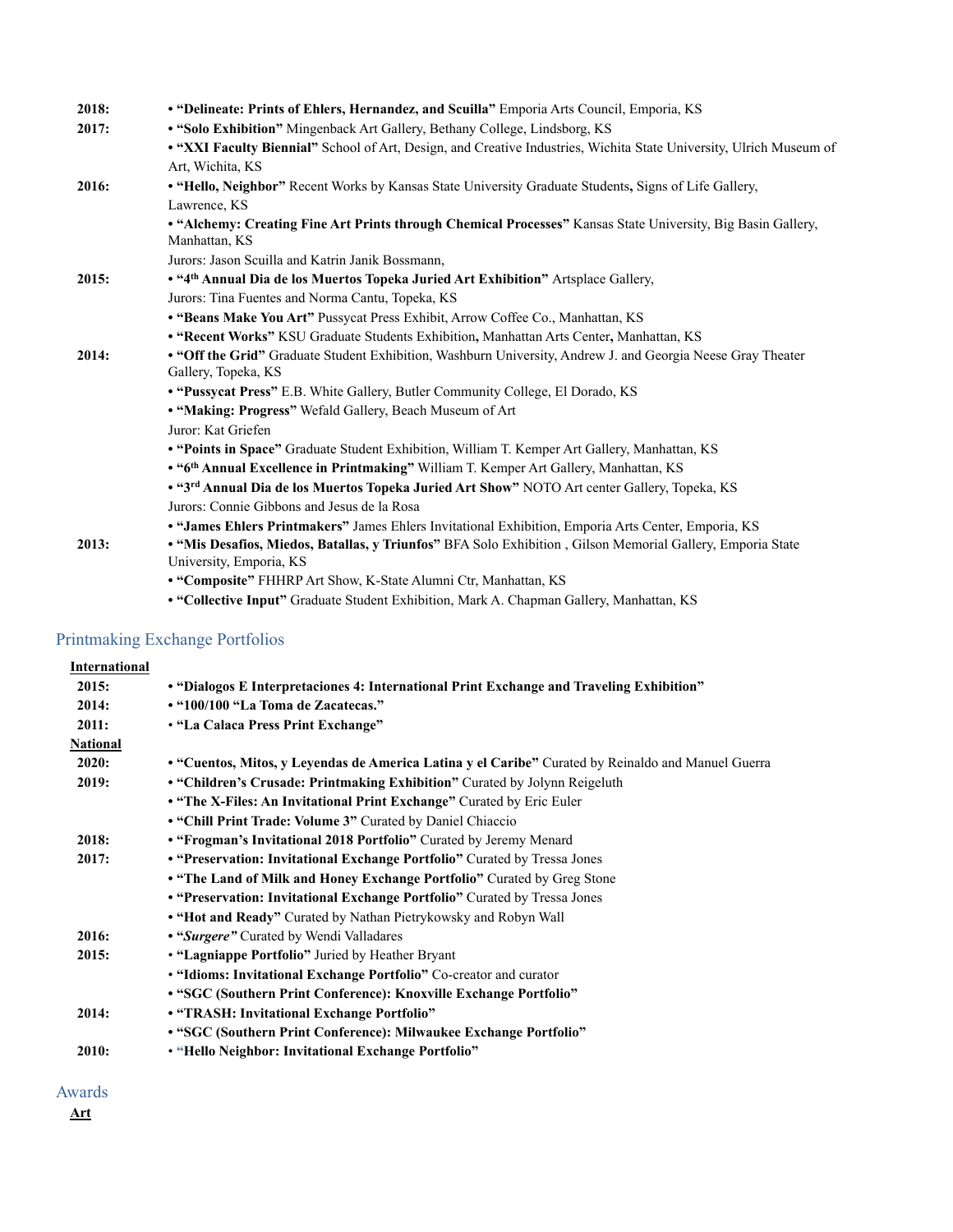| 2020:           | • "Dialogue Reconstructed" 3rd Place Award                                                                  |
|-----------------|-------------------------------------------------------------------------------------------------------------|
|                 | • "Brand 48: Annual National Juried Exhibition of Works on Paper" Robert Brown Award                        |
|                 | Juror: Dan McCleary                                                                                         |
|                 | • "Printmaking Plus" Honorable Mention                                                                      |
|                 | Juror: Mark Lunning                                                                                         |
| 2019:           | • "Impresión: Competition + Show 2019" Best of Show award and solo show invitation                          |
|                 | . "Ink Only 2" First place award and solo show invitation                                                   |
|                 | Juror: Hallie Ringle                                                                                        |
|                 | • "NJC: Works on Paper 2019" Honorable Mention                                                              |
|                 | Juror: Dr. Louis Marchesano                                                                                 |
| 2018:           | • "2018 National Small Works Competition and Exhibition" First place award and solo show invitation         |
|                 | Juror: Susan Goldman                                                                                        |
|                 | • "The Printed Image 7" Third place award                                                                   |
|                 | Juror: Melanie Yazzie                                                                                       |
|                 | • "Southern Printmaking Biennal VIII International" Honorable Mention                                       |
|                 | Juror: Aaron S. Coleman                                                                                     |
|                 | • "Fellowship from Zea Mays Printmaking Residency" Fellowship for a two week artist residency in June 2018. |
|                 | • "Impressed 2018: Behind the Hedges" First place award and \$500.                                          |
|                 | • "Edging Forward: New Prints 2018/Winter" International Print Center New York Mentorship Award.            |
|                 |                                                                                                             |
|                 | Jurors: Miguel A. Aragon, Natasha Becker, Pepe Coronado, Bernard Lumpkin, Jennifer Melby, Mark Waskow       |
| 2017:           | • "2017 NEXT: A Biennial of Contemporary Print" First place and Purchase Award along with \$1,000.          |
|                 | Juror: Nancy Palmeri                                                                                        |
|                 | • "Fellowship from the Vermont Studio Center" Fellowship and one month Artist Residency, January 2017       |
| 2016:           | . "Washington Printmakers Gallery: National Small Works Exhibition 2016" Honorable Mention                  |
|                 | Jurors: Susan Calloway and Christine Neptune                                                                |
| 2015:           | • "Americas 2015: All Media" Best of Show, Purchase Award, and Solo Show Invitation                         |
|                 | Juror: Richard Notkin                                                                                       |
|                 | • "Americas 2015: Paperworks" National Art Show Merit Award and Purchase Award                              |
|                 | Juror: James Ehlers                                                                                         |
| 2011:           | • "Printed Image3: Third Biennial Juried Graphics National Exhibition" Purchase Award                       |
|                 | Juror: Endi Poskovic                                                                                        |
| <b>Academic</b> |                                                                                                             |
| 2015:           | · \$1,000 Arts, Humanities, and Social Sciences Small Grant at Kansas State University                      |
| 2012-2015:      | • Kansas State University Graduate Teaching Assistantship                                                   |
| 2013,2014:      | • Donoghue Scholarship at Kansas State University                                                           |
|                 | • Artist Excellence Award at Kansas State University                                                        |
| 2009-2011:      | • Art Scholarships and Purchase Awards at Emporia State University, Art Faculty Scholarship                 |
| Publications    |                                                                                                             |
| 2020:           | . "Brand 48: Annual National Juried Exhibition of Works on Paper" Exhibition Catalog and Online Webpage     |
|                 | • "Authentic Marks 3rd International Printmaking Exhibition" Exhibition Catalog                             |
| 2019:           | • "XXII Faculty Biennial" Exhibition Catalog                                                                |
|                 | • "Brand 47: Annual National Juried Exhibition of Works on Paper" Exhibition Catalog                        |
|                 | . The Washington Post: Art Exhibitions Review, Online Article                                               |
|                 | • "32nd National McNeese National Works on Paper Exhibition" Exhibition Catalog                             |
|                 | • "NEXT: A Biennial of Contemporary Print" Exhibition Catalog                                               |
|                 | • "Symphony in the Flint Hills" Field Journal 2019                                                          |
|                 | . "The Society of American Graphic Arts" online webpage                                                     |
|                 | • "37th Bradley International Print and Drawing Exhibition" online webpage                                  |
|                 | . "Delta National Small Prints Exhibition" Exhibition Catalog                                               |
|                 | • "The Paisano" University of San Antonio Newspaper                                                         |
|                 |                                                                                                             |

- **• "Activate",** Exhibition postcard
- **2018: • "The Hand Magazine: Issue 22"** October 2018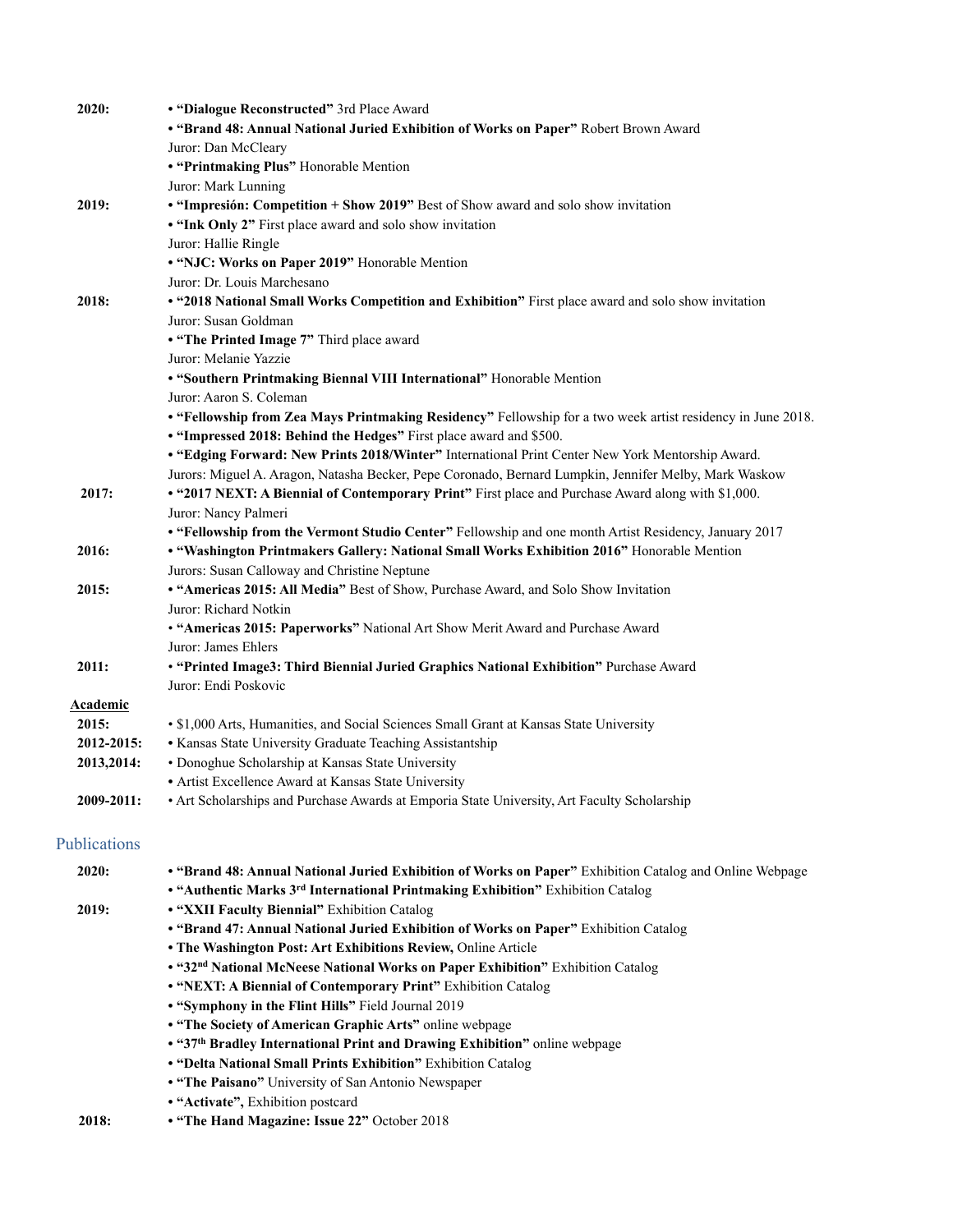|            | • "2018 National Small Works Competition and Exhibition" Exhibition Catalog                                   |
|------------|---------------------------------------------------------------------------------------------------------------|
|            | . "The Boston Printmakers North American Print Biennial" Exhibition Catalog                                   |
|            | • "Americas 2017: All Media", Exhibition Catalogue                                                            |
|            | • "31 <sup>st</sup> National McNeese National Works on Paper Exhibition" Prospectus and exhibition catalogue. |
|            | • "60 Square Inches XIX Small Print Exhibition" Exhibition Catalog                                            |
| 2017:      | • "Post-Digital Printmaking, Redefinition of Print" Exhibition and Conference Catalog                         |
|            | • "2017 NEXT: A Biennial of Contemporary Print" Exhibition Catalogue and online exhibition webpage.           |
|            | • "Americas 2016: All Media", Exhibition Catalogue                                                            |
|            | • "Idols and Impossible Structures: New Prints 2017/Winter", Online Website and Facebook profile picture      |
| 2016:      | • "The Tin Lunchbox" Online website, Artist of the month (June 2016)                                          |
|            | • "National Small Works: 2016" Exhibition Booklet                                                             |
|            | • "29th Annual McNeese National Works on Paper" Exhibition Booklet                                            |
|            | • "Sixty Square Inches: 18th North American Small Print" Exhibition Booklet                                   |
| 2015:      | • "Printers of Tomorrow" Exhibition Poster                                                                    |
|            | • "Americas 2015: Paperworks" Exhibition Catalogue                                                            |
|            | • "100/100 Toma de Zacatecas" Exhibition Magazine                                                             |
|            | • "Americas 2015: Paperworks & All Media" Online Website                                                      |
| 2014:      | • "The Lilliputians March" Booklet                                                                            |
|            | • "DCimPrint" website                                                                                         |
| 2012:      | • "RAW: Natural Born Artists" website                                                                         |
|            | • "20/20 Vision" Fifth Edition magazine                                                                       |
| 2011:      | • "La Calaca Press" Online website                                                                            |
|            | • "Illustrator" Magazine                                                                                      |
| 2009-2010: | • "Quivira: A journal of student writing and art"                                                             |
| 2010:      | • "Polaris: An undergraduate journal of arts and literature"                                                  |

## Other Experiences

| 2020: | • Organized an artist call and exhibition at Wichita State University, 1st Annual First-Generation Artist Exhibition.        |
|-------|------------------------------------------------------------------------------------------------------------------------------|
|       | • Faculty Advisor for Wichita State University's Tornado Alley Press Printmaking Club (2016,2017,2018,2019,2020).            |
| 2019: | . Sold two prints that will be included in the Joel and Lila Harnett Print Study Center, University of Richmond              |
|       | Museum's permanent collection.                                                                                               |
|       | • Arranged the annual Printmaking steam roller event with Tornado Alley Press at Wichita State University.                   |
|       | • Hosted visiting artist Jason Scuilla at Wichita State University                                                           |
|       | • Artist talk at the Ulrich Museum of Art in Wichita, Kansas                                                                 |
|       | • Artist talk at the Washington Printmakers Gallery during my solo exhibition reception.                                     |
|       | . Visited Coronado Print Studio and participated in an artist talk and print demonstration. Sponsored by the                 |
|       | Mentorship Program Award from the International Print Center                                                                 |
|       | • Became a member of the Society of American Graphic Arts                                                                    |
|       | • Attended Southern Graphics Council International Printmaking Conference North Texas                                        |
|       | . Visiting Artist at Minot State University. Gave an artist talk and printmaking demonstration.                              |
| 2018: | • Invited to participate and attend Arrowmont Pentaculum 2019.                                                               |
|       | • Americas 2019: Paperworks Juror                                                                                            |
|       | • Arranged a Printmaking steam roller event with Tornado Alley Press at Wichita State University.                            |
|       | • Two-week Artist Residency at Zea Mays Printmaking Workshop                                                                 |
| 2017: | • Attended Kansas Latino Arts and Culture Roundtable in Kansas City                                                          |
|       | • Member of the Gallery Manager Search Committee at Wichita State Universty                                                  |
|       | • Hosted visiting artist Dan Kirchhefer at Wichita State University.                                                         |
|       | • Hosted visiting artist Rogelio Gutierrez at Wichita State University.                                                      |
|       | • Arranged a Printmaking steam roller event with Tornado Alley Press at Wichita State University.                            |
|       | • Attended Southern Graphics Council International Printmaking Conference Atlanta and participated in the open<br>portfolio. |
|       | • One month Artist Resident at the Vermont Studio Center.                                                                    |
| 2016: | • Printmaking area coordinator at Wichita State University.                                                                  |